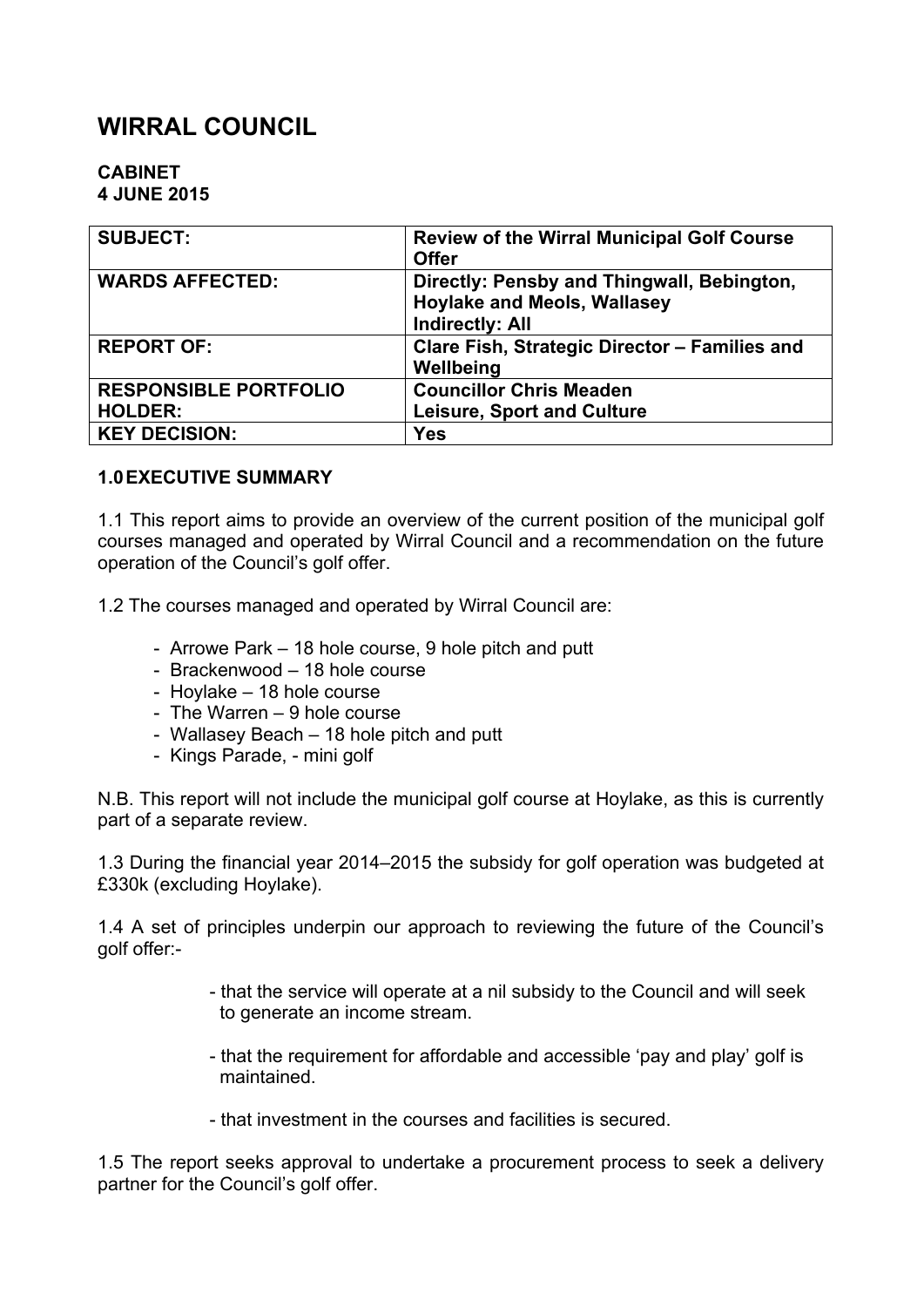# **2.0 BACKGROUND AND OVERVIEW**

2.1 The Council needs to decide upon a prudent future management and operation option for its courses. It recognises that whilst golf plays a role in encouraging people to exercise and stay fit, it is not a core part of the Council's activities.

2.2 A joint soft market test and procurement exercise was undertaken in 2014 with Cheshire West and Chester Council. It was decided that the golf operation for Wirral would not be outsourced at that time due to a poor supplier response and that a further report would be brought back to Cabinet regarding the future of the Golf offer.

2.3 A number of the historical factors have impacted upon the operation of the service locally which include;

- Condition of the courses and limited planned capital investment
- Lack of harmonisation and standardisation of policies and procedures
- Poor general infra-structure including I.T systems & data management
- Downturn in usage and footfall
- Poor control and management of courses (particularly around access to the courses and course security)
- Limited promotion and marketing

2.4 Throughout the financial year 2014-2015, the Leisure team have been addressing these issues but it has become increasingly evident that there needs to be a radical shift from the current operational arrangements.

# **3.0 USAGE**

3.1 Sport England data from the Active People Survey would indicate that there are a significant number of people within the Wirral who would still like to play golf. The graph below indicates the Wirral percentage population compared to Merseyside, the North West and England.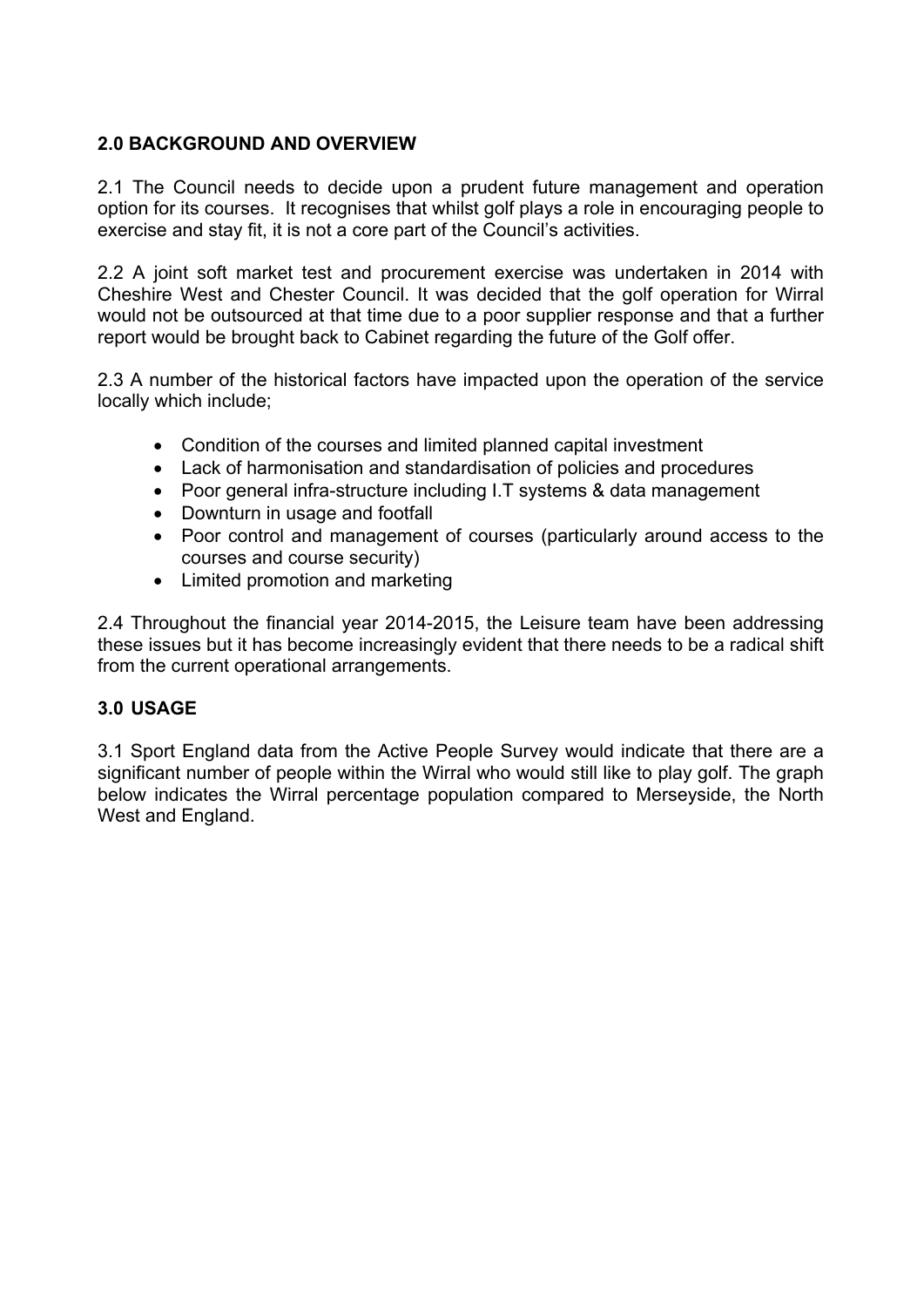# Population within catchment area wanting to participate in: Golf



Segment

**SPORT** 

**ENGLAND** 

The definitions of the predominant groups above are:

- Phillip Comfortable mid-life males Mid-life professional, sporty males with older children and more time for themselves - 9% of all adults; 18% of adult men
- Tim Settling down males Sporty male professionals, buying a house and settling down with partner - 9% of all adults; 18% of adult men
- Roger and Joy Early retirement couples Retired singles or widowers, predominantly female, living in sheltered accommodation - 8% of all adults; 2% of adult men, 14% of adult women

3.2 The table below shows recorded attendance across the facilities over a 5 year period. It highlights both the highest annual recorded attendance (green) and the lowest (pink). It would appear that 2011 was a peak year for golf and 2014 was the lowest recorded which is surprising bearing in mind the Open championship was played at the Royal Liverpool and we would have expected to see a significant upward trend in participation following a global event.

| Year                   | <b>Arrowe</b> | <b>Brackenwood</b> | <b>Hoylake</b> | <b>The Warren</b> | <b>Grand Total</b> |
|------------------------|---------------|--------------------|----------------|-------------------|--------------------|
| 2010                   | 35,841        | 20,582             | 22,408         | 17,139            | 95,970             |
| 2011                   | 38,109        | 23,077             | 24,609         | 26,149            | 111,944            |
| 2012                   | 29,626        | 15,149             | 18,466         | 26,858            | 90,099             |
| 2013                   | 23,831        | 19,066             | 18,688         | 21,558            | 83,143             |
| 2014                   | 22,803        | 17,415             | 16,797         | 17,674            | 74,689             |
| <b>Total by Course</b> | 150,210       | 95,289             | 100,968        | 109,378           | 455,845            |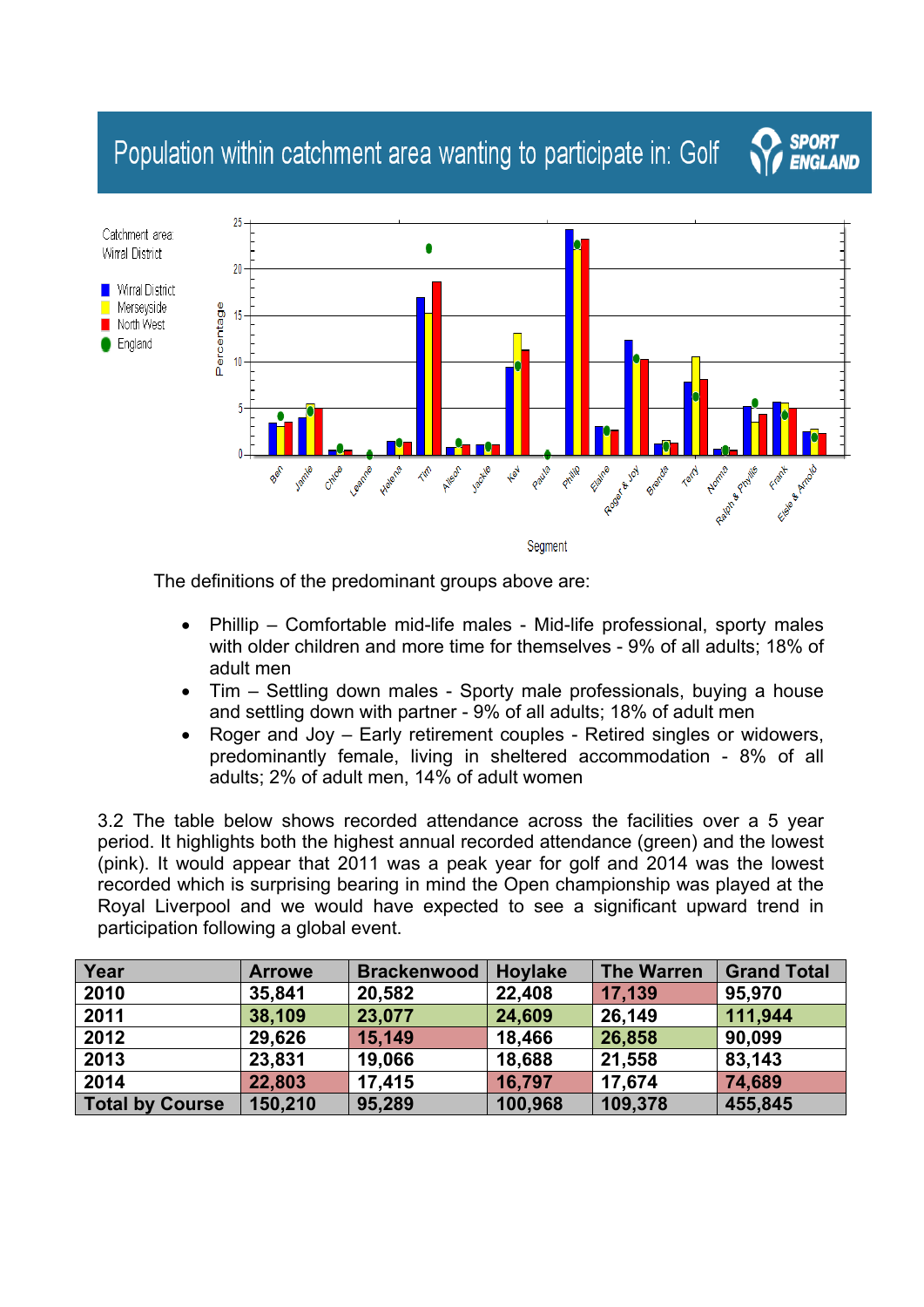#### **4.0 STAFFING AND RESOURCES**

4.1 The grounds maintenance function is controlled and managed through the Parks and Countryside section which recharges their costs on an annual basis.

4.2 The existing structure has a Community Golf Coach at Arrowe Park, a number of Golf 'Professionals' spread across the other sites and a team of patrol officers who are currently managed through the sports development function.

4.3 The current operational arrangements are being reviewed as part of an immediate restructure exercise.

#### **5.0 COMPETITOR ANALYSIS**

5.1 Within the Wirral peninsular there are a total of 17 golf courses (10 privately owned) which are a mix of membership and pay and play ranging from the Royal Liverpool in Hoylake, which has hosted the Open Championship through to the municipal courses owned and operated by Wirral Council.

5.2 Currently there are two privately owned driving ranges and a fun/crazy golf course at New Brighton which is owned by Wirral Council, but operated successfully by a private operator on a lease basis.

5.3 The private clubs within the Wirral have a variety of membership packages which range from £1,250.00 per annum to £408.00, and a summer green fee for a single round varies from £240.00 to £10.00.

5.4 Analysis indicates that the municipal courses are the best placed in terms of price and also offer 7 courses (4 courses plus 3 pitch and putt) for the price of one, as well as having the most accessible pricing points for casual usage.

5.5 The current Wirral Council offer is incorporated within the 'Invigor8 Inclusive' membership package and includes gym, swim classes etc. at £34.00 per month or £408.00 per annum.

#### **6.0 FINANCIAL BACKGROUND**

6.1 The Council is facing further significant reductions to its net budget and therefore needs to prioritise its areas of spend.

6.2 Leisure has been tasked with reducing its subsidy levels by £1m in 2014-2015 and a further £1.4m in 2015-2016. Savings of this magnitude are not possible without major transformation (service redesign) and or significant increases in revenue streams.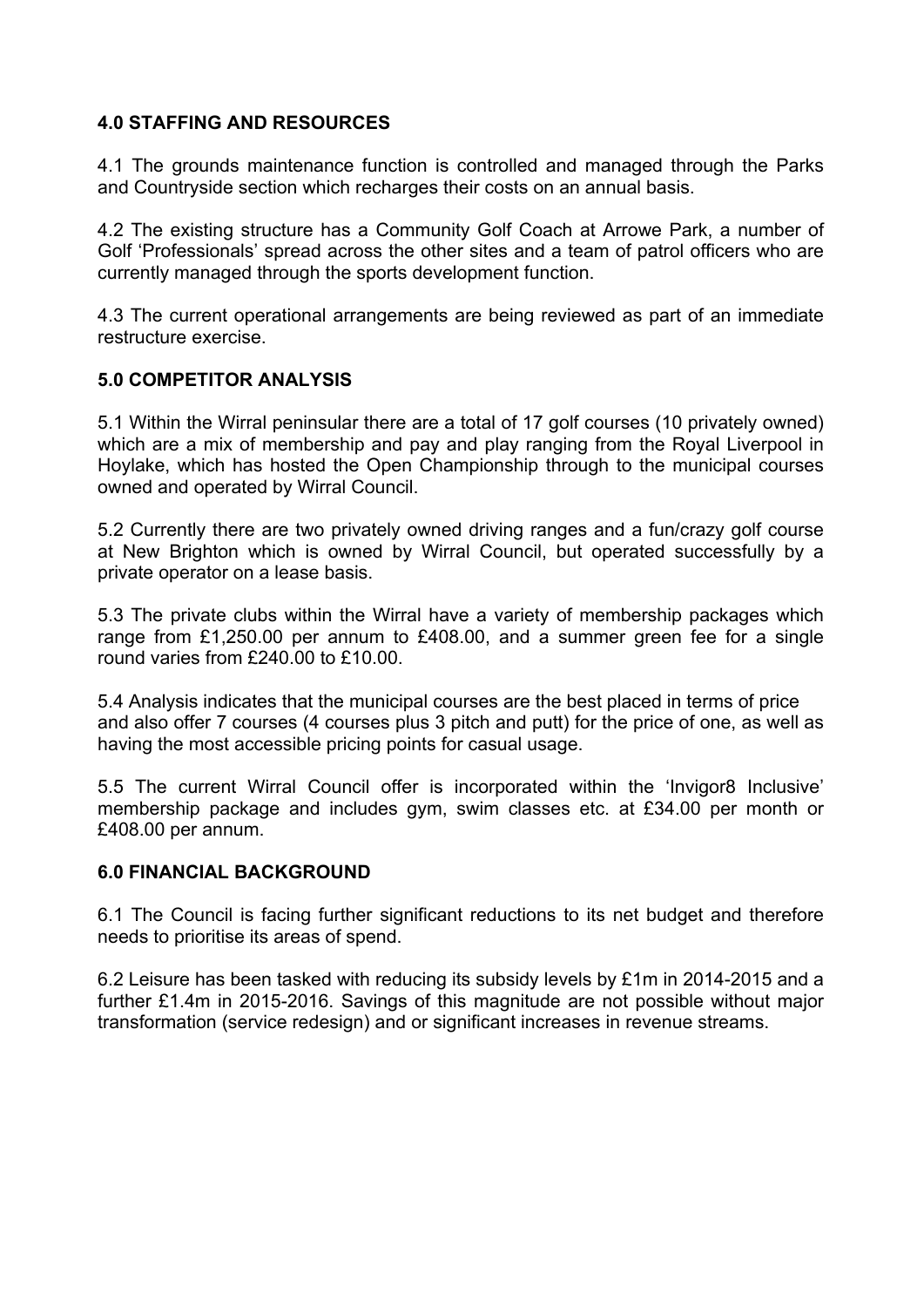6.3 Each course requires capital investment to respond to issues including:

- Drainage.
- Tee area and green improvement works.
- Club house and golf professional shop.
- Infra-structure and IT.
- Site security.

The total estimated capital investment equates to circa £0.5M.

# **7.0 OPTIONS AVAILABLE**

7.1 This report considers a number of options based upon local and national knowledge, statistical evidence, benchmarking and consultation. The options identified at this stage are:

- 1. **Service remains in house with operations staying as they currently are** This option will mean that the risk of the Council's subsidy could increase as investment is required to maintain the existing sites. This option does not meet the principles set out at 1.4.
- 2. **Service remains in house with operational changes** This would involve a series of significant changes to the operation to include, implementing a restructure, improving and investing in the facilities, promoting and marketing over a 3-5 year period allowing time for the sport to grow and develop and capital programmes to reach fruition. Partial outsourcing/leasing of selected areas to include:
	- o Shops,
	- o Grounds keeping
	- o Catering
	- o Professional lessons
	- o Patrol staff

This option will require potential investment of over £0.5M to improve existing courses, upgrade the infrastructure and improve DDA access. This option does not meet all of the principles set out at 1.4.

- 3. **Deliver via an alternative model** Undertake a procurement exercise to identify a delivery partner to provide the Council's golf offer in line with the principles identified at Section 1.4. This option would meet the principles set out at 1.4.
- 4. **Sell the courses** and release income from capital receipts. This option would not meet the principles set out in Section 1.4.

#### **8.0 CONSULTATION**

8.1 Consultation has been undertaken with a number of golf clubs and societies to discuss fees and charges, condition of courses and the golf operation moving forward.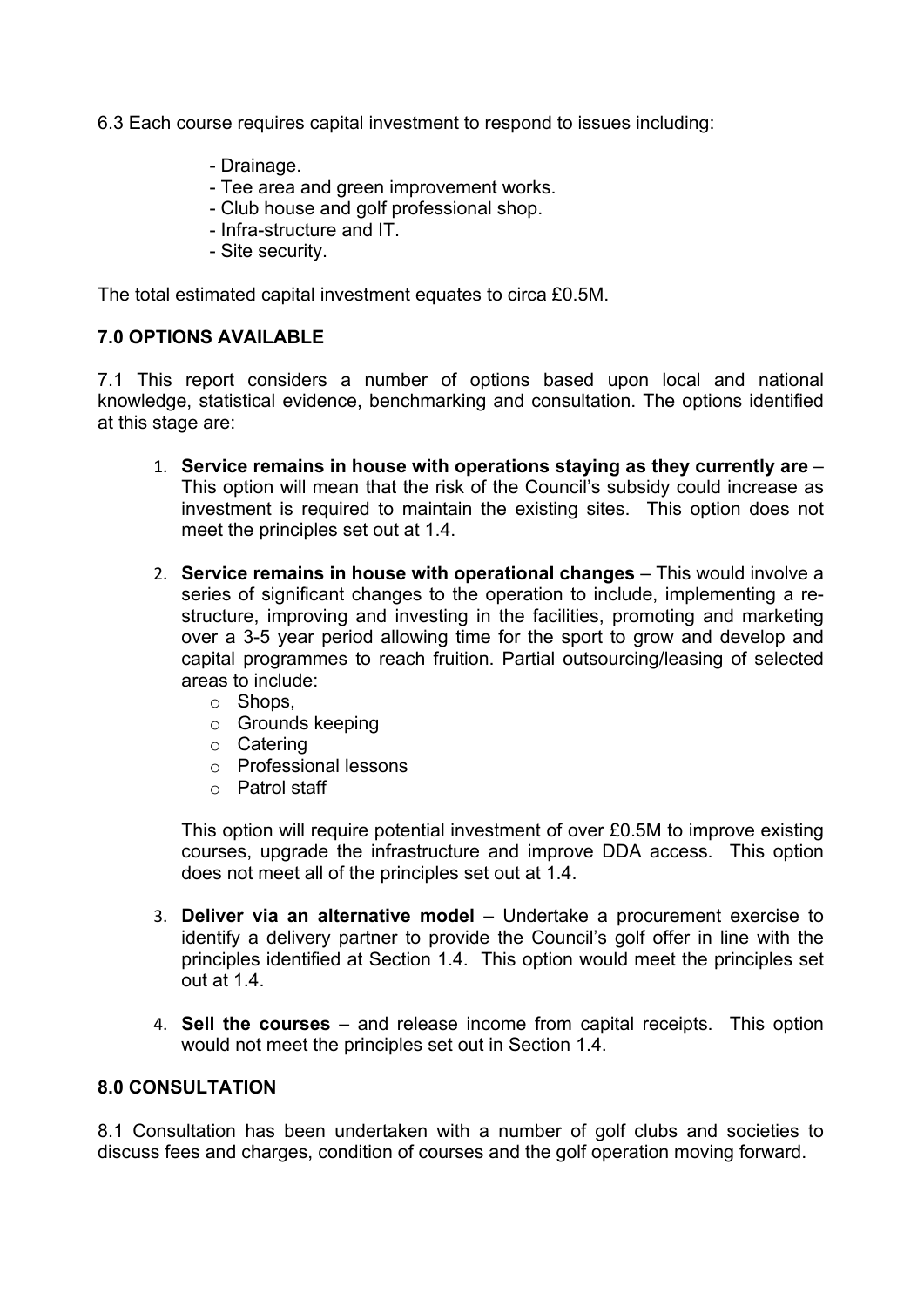8.2 Following the initial meeting, managers and officers from Wirral Council have been meeting with club and society representatives on a number of courses on an individual basis to look at the current offer and course condition. At these meetings the clubs have been made aware of this report and that the future operation of golf is being considered.

8.3 The main points from the meetings with clubs are:

- Condition of the greens
- Condition of the tees
- Drainage through the winter
- Communication and engagement
- Junior and club development

8.4 Feedback from these meetings has been shared with colleagues from the Parks and Countryside section.

8.5 The encouraging aspect of these meetings has been that the clubs and societies are keen to work with Wirral Council to ensure the future delivery of golf.

8.6 The management, sports development and operational teams having engaged with clubs and societies are keen to set up a user forum to discuss future management options.

8.7 A user survey has been conducted across all of the courses from during April and May. The highlights from the survey are as follows:

- 43% Improved security
- 17% On line booking want more
- 8% Increase staffing want to see
- 6% Feel drainage needs improving
- 6% Improve shop and equipment want to see

8.8 All of the above points will be addressed as part of the review exercise.

#### **9.0 IMPLICATIONS FOR VOLUNTARY, COMMUNITY AND FAITH GROUPS**

9.1 There are no detrimental impacts on voluntary, community and faith groups. The report does not make any recommendations which would be incompatible with the Voluntary Sector Compact.

9.2 A number of clubs and societies have indicated that they would welcome the opportunity for volunteering opportunities and to work closely with the Council to ensure the sustainability of the facilities.

9.3 Current practice sees clubs being operated from a number of sites on a voluntary basis.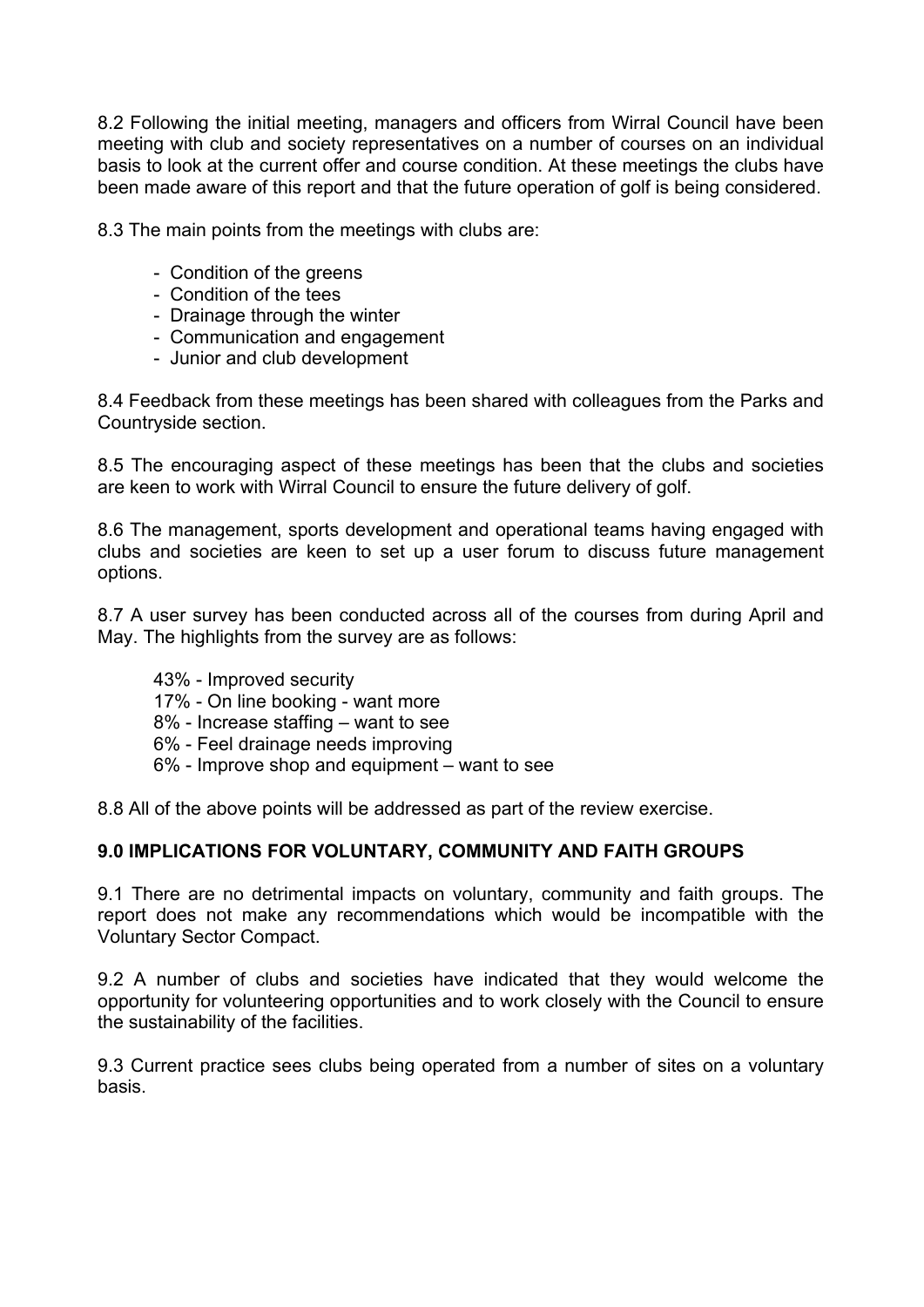### **10.0 LEGAL IMPLICATIONS**

10.1 The Council has a major role to play in contributing to the promotion and delivery of increased participation in sport and physical activity. However, there is no statutory requirement for the Council to provide any of the facilities or services within the scope of this review. If the Council wish to provide these services, it has extensive powers to do so.

10.2 There may be a number of legal implications to the Council based around the following:

- Planning
- Procurement and contract negotiations
- Leasing and outsourcing
- Contract management and client roles and responsibilities
- HR implications and potential TUPE transfers
- Due Diligence should the operation be delivered by an external partner
- DDA compliance

10.3 Currently the Kings Parade course is on a lease and agreement will need to be reached with the current third party supplier.

#### **11.0 EQUALITIES IMPLICATIONS**

11.1 Currently the courses and facilities are not fully DDA compliant and whatever the outcome of the options appraisal, consideration in the future must be given to ensuring that all legal requirements are met.

11.2 Consideration should be given to contacting and developing working relationships with the following organisations to undertake a course by course analysis in terms of accessibility and to promote disability golf:

- The Disabled Golf Association
- England Golf Disability Golf
- English Blind Golf Association

# **12.0 CARBON REDUCTION IMPLICATIONS**

12.1 There are no carbon reduction implications for consideration.

#### **13.0 PLANNING AND COMMUNITY SAFETY IMPLICATIONS**

13.1 The planning process surrounding the Hoylake Municipal golf course is a standalone issue and should not be considered as part of this report.

#### **14.0 RISK**

14.1 A risk analysis has been undertaken by officers from Wirral Council and a full breakdown of these can be made available.